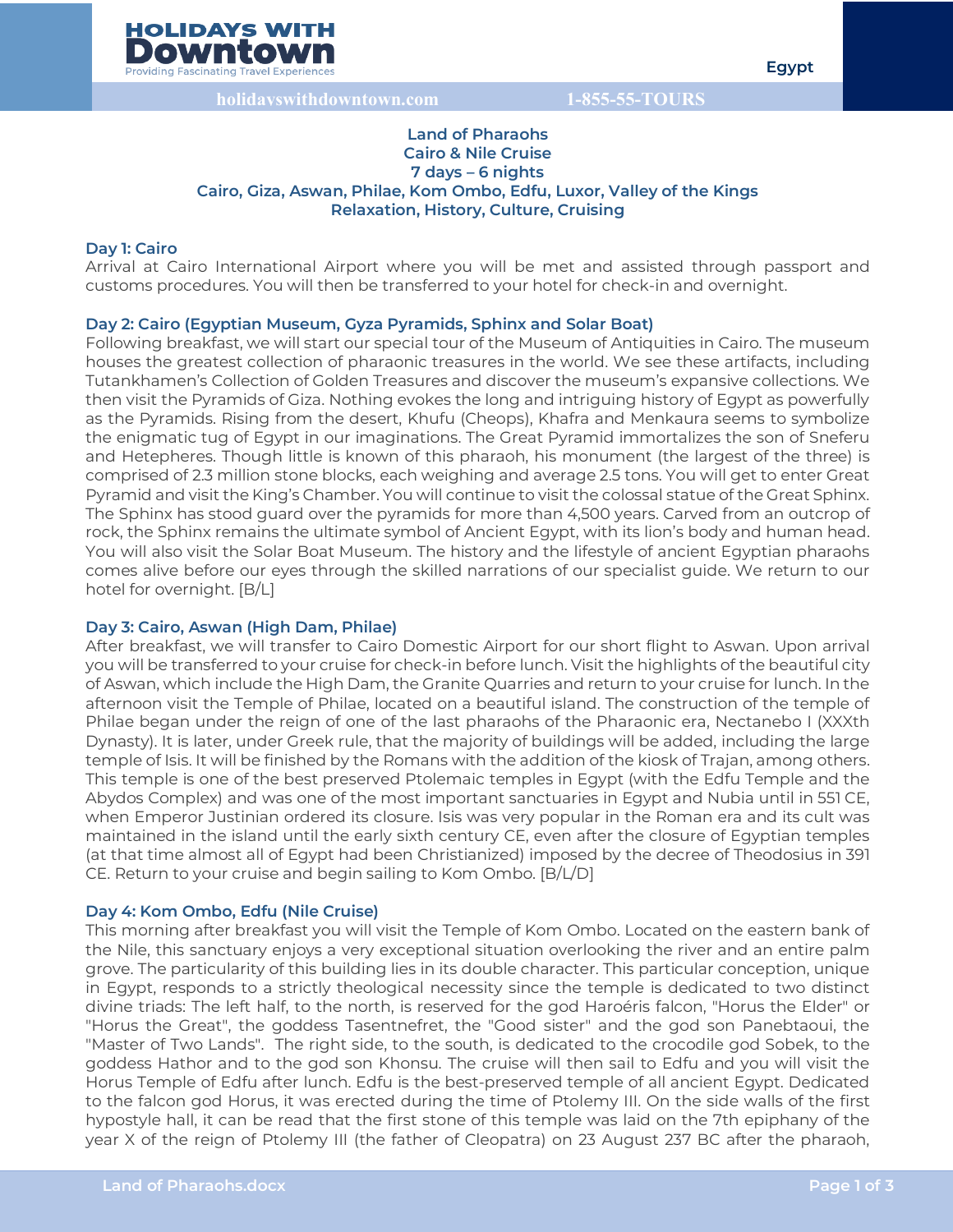## **HOLIDAYS WITH** Downtoy

**Providing Fascinating Travel Experienc** 

**Egypt**

**holidayswithdowntown.com 1-855-55-TOURS**

assisted by the god Horus and his wife the goddess Hathor, marking the temple's perimeter. Return to the cruise for dinner and overnight on board. [B/L/D]

# **Day 5: Luxor (Valley of the Kings and Valley of the Queens)**

After breakfast, you will begin your sightseeing of the western bank of the Nile River to see the Valley of the Kings, Valley of the Queens, the Temple of Queen Hatshepsut in Deir El Bahari and the Colossi of Memnon. Although everything in the valley is very impressive the Temple of Hatshepsut certainly comes on top. Deir el-Bahari, "The Northern Convent" as it translates from Arabic, recalls the existence of the Coptic convent that was built there. Deir el-Bahari is located at the foot of the cliffs that determine the mountainous circus of Thebes, on the left bank of the Nile, facing the city of Luxor and the temple of Karnak, south of the Valley of the Kings. It is a funerary complex, consisting of temples and tombs dating from the 11th Dynasty (2134-1991 BC) to the Ptolemaic period (305-30 BC). Return to the cruise for dinner and overnight in Luxor. [B/L/D]

## **Day 6: Luxor (Karnak), Cairo**

Disembarkation after breakfast to visit the East bank, composed of the temples of Karnak and Luxor. Here is how Jean-François Champollion (1829) described his visit: "I finally went to the palace, or rather to the city of monuments, to Karnac. There appeared to me all of the Pharaonic magnificence, all the greatest that men have imagined and executed. All that I had seen at Thebes, all that I had enthusiastically admired on the left bank, seemed to me miserable in comparison to the gigantic conceptions with which I was surrounded. It will suffice to add, that in Europe we are only Lilliputians, and that no ancient or modern people have conceived the art of architecture on a scale so sublime, so large, so grand, as the old Egyptians did; they conceived of man a hundred feet high, and we have at most five feet eight inches. The European imagination, which rises well above our porticoes, stops

and falls helpless at the foot of the onehundred-and-forty-columns of the hypostyle hall of Karnak." Transfer to Luxor airport for your flight back to Cairo. Upon arrival, you will be transferred to your hotel for check-in and overnight. [B]

# **Day 7: Cairo, USA**

Breakfast then meeting at the hotel lobby for transfer to Cairo International Airport for your departure flight. [B]

[B] = Breakfast | [B/L] = Breakfast and Lunch | [B/L/D] = Breakfast, Lunch and Dinner